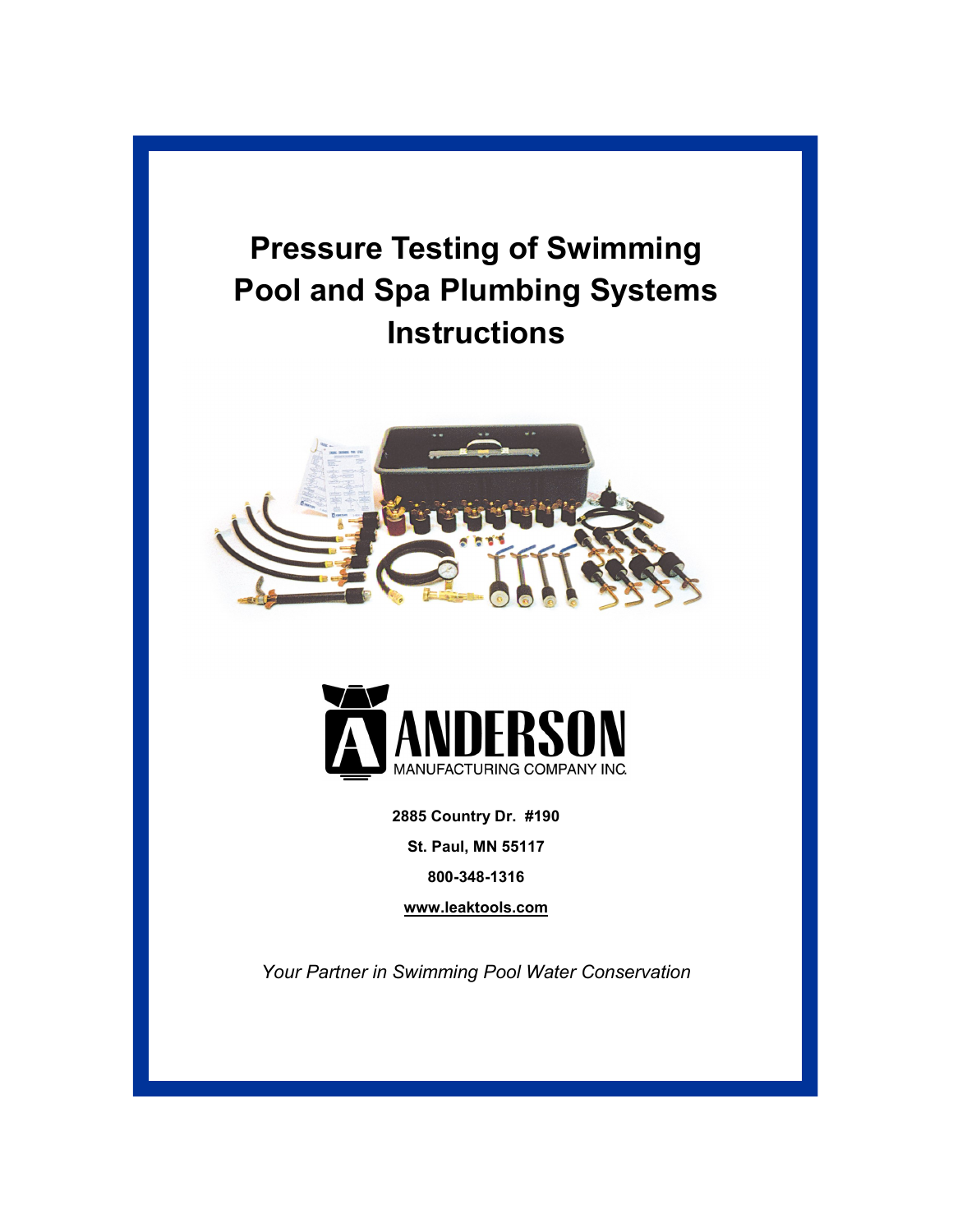Complete pressure testing of plumbing systems involves a two-step process. The first step; a water test is performed in order to isolate the section of plumbing that is leaking. The second step; an air test, is performed in order to pinpoint the exact location of the leak. For each test, well-maintained quality equipment and careful deliberate set-up will increase the safety and accuracy of your test.

### **Equipment Needed:**

*For isolating a leaking section of plumbing:*

- Anderson Pressure Tester w/ assorted Open Stem Plugs
- Assorted Anderson Closed Test Plugs
- Water Hose

*For pinpointing leak location add:*

- Regulated air source (1/2 H.P. or larger compressor or air or nitrogen tank)
- Electronic Listening Device or Geophone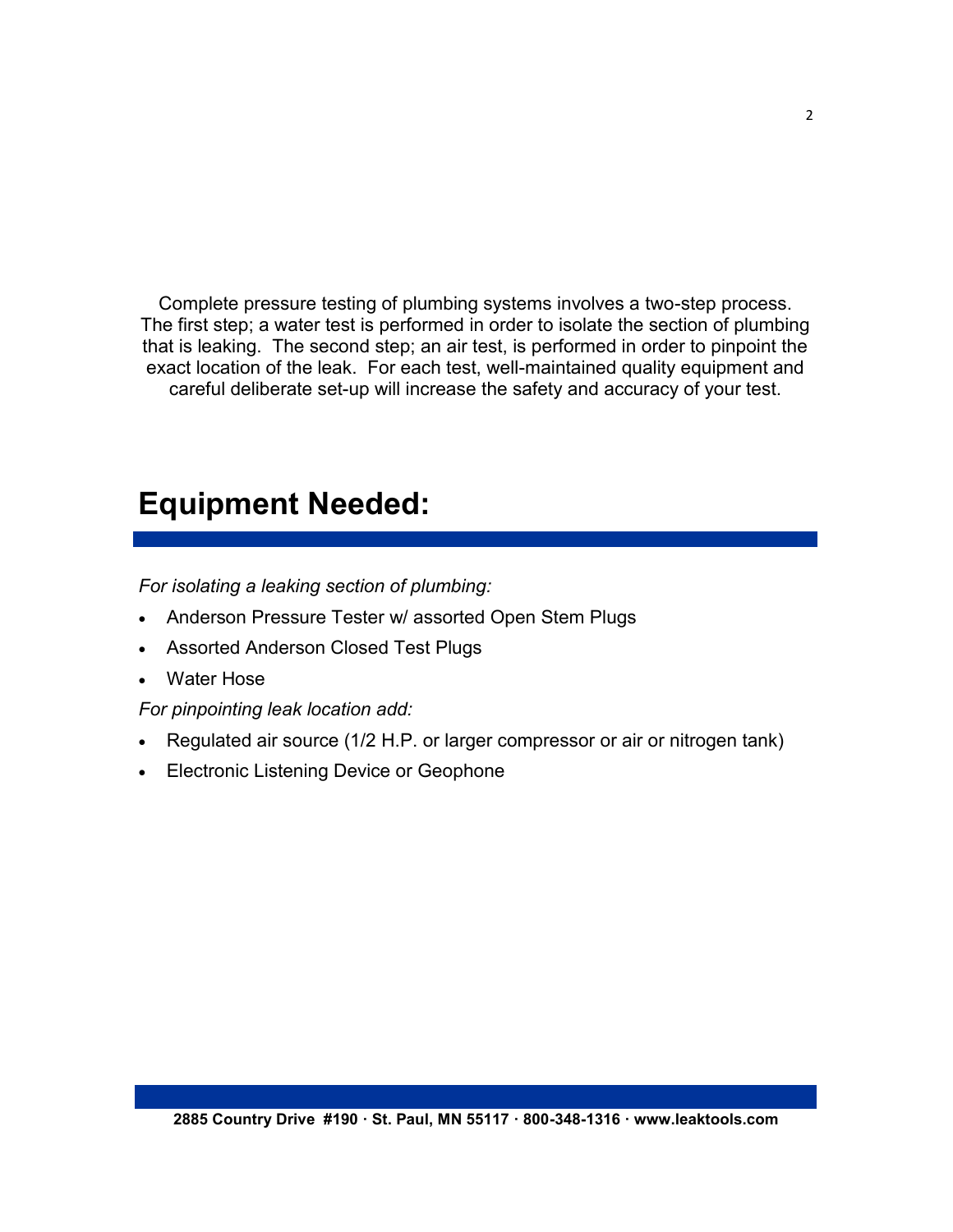# **Initial Set Up:**

Turn off pump and heater before performing any pressure test. Identify all openings of the section of plumbing you will be testing.

An Open Stem Plug with a quick connect attachment (to allow hook-up to your Pressure Tester) should be inserted into the highest opening of the system you will be testing. This will usually be an opening at the equipment such as the inlet of the pump or at the coupling after the heater). Attach the Pressure Tester to this open plug (with male quick connect fitting screwed to the top), using the female quick connect fitting on the end of the 5 foot length of hose. Now attach a garden hose and airline to the appropriate connections on the Pressure Tester



The remaining openings of the plumbing system must be plugged with the appropriate sized plug. Avoid over expanding a plug to make it fit in an opening that is too big. A plug should be no smaller than 1/8" less than the diameter of the opening being plugged. Plugs are available in 1/16" to 1/8" increments to provide complete coverage of all fittings and pipe sizes.

Different types of plugs will allow making a good seal in virtually any type of fitting.

- Skimmers, T's, Therapy Heads and Cleaner Fittings > Extender Plugs
- Return Fittings (past female threads) —— Hook Plugs
- Cut Pipe, Return Fitting (on threads)  $\rightarrow$  Standard Plugs
- Out of Round Openings, hard to reach spots -> Inflatable Plugs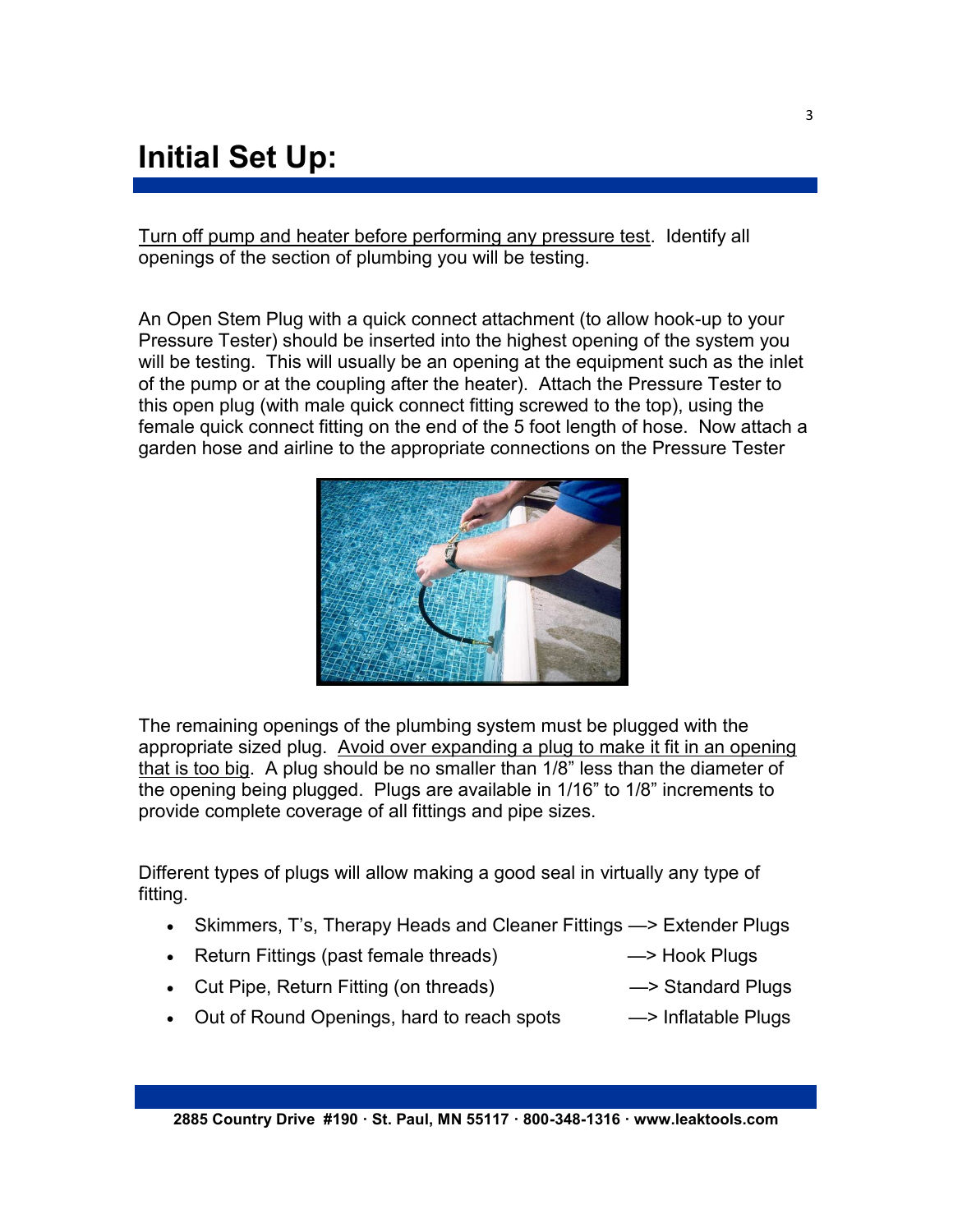### **Water Test:**

The initial test of the line should be done with water. Since water does not compress under pressure any loss in volume from the line will be easily noted on the pressure gauge of the Pressure Tester.



Assure that the valve handle on the Pressure Tester is in the straight up, or straight down "closed" position then turn on the water at the spigot. To introduce water into the plugged plumbing system, slowly turn valve handle on the Pressure Tester toward the water connection. You will be able to control the amount of water entering the system by moving the handle. Since the pressure gauge will show an inaccurate reading as water is flowing, occasionally turn the valve handle to the closed position to check system pressure. Bring the pressure to no higher than 20 psi**.** If the pressure gets higher than this release it by turning the black bleeder valve behind the pressure gauge. Once you have reached 20 psi turn the valve handle to the off position and watch the pressure gauge. Assuming most of the air has been purged from the line *a leak will be indicated by an easily detectable drop in pressure within minutes*. Most problem leaks will drop all the way to 0 psi. If the line initially shows a drop in pressure that stabilizes above 0 there may not be a leak in the line but instead the line pressure is equalizing as air and water move within it. Add more water to see if you can increase this stabilized pressure. If you can, and if this stabilized pressure holds, a leak is unlikely.

If the line holds pressure there is not a leak. Release any pressure from the line by opening the bleeder valve after this test is complete.



**2885 Country Drive #190 · St. Paul, MN 55117 · 800-348-1316 · www.leaktools.com**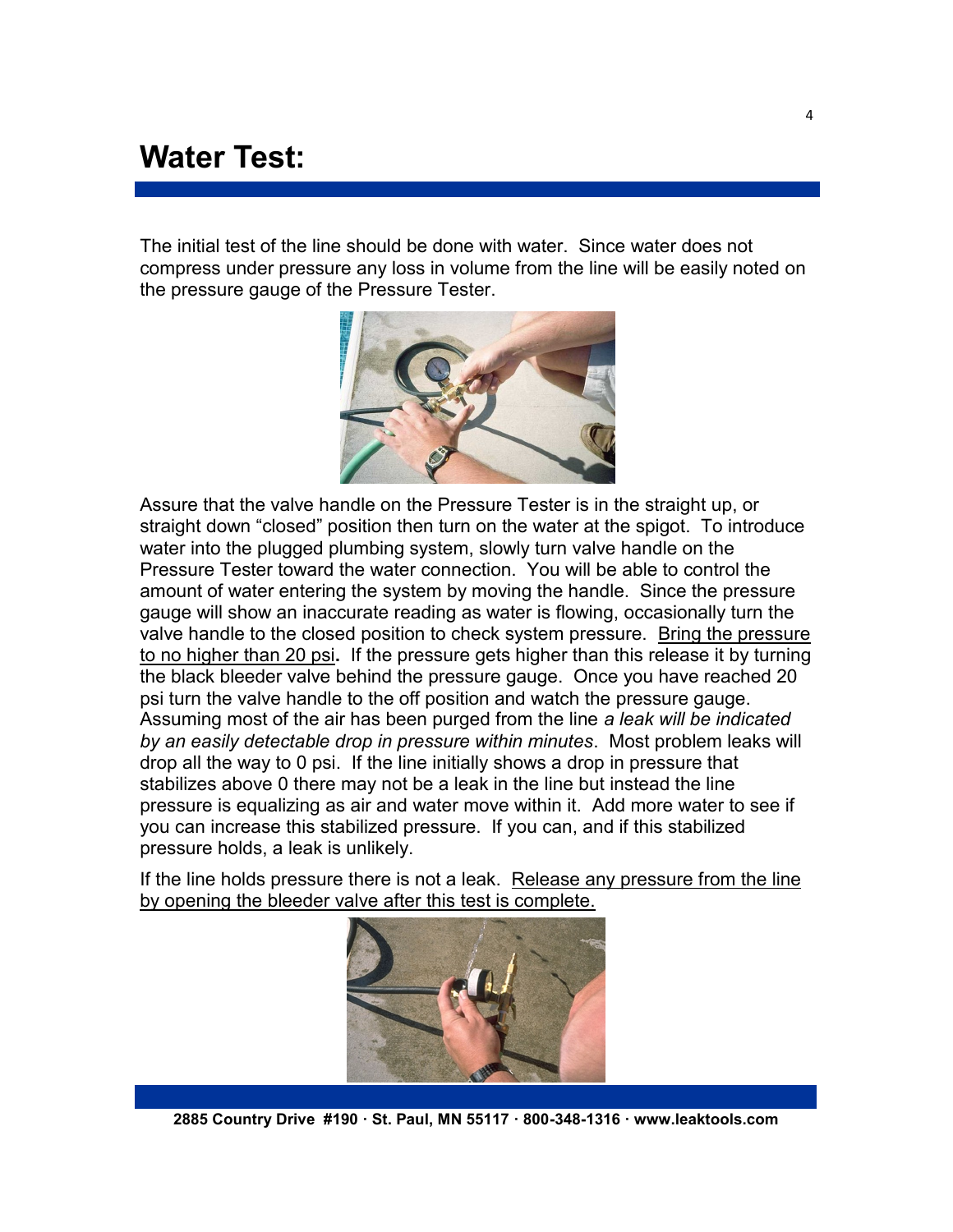## **Air Test:**

An air test is used to pinpoint underground plumbing leaks because the air escaping from a leak into water saturated soil creates a "bubbling and gurgling" sound that is easy to hear especially with a listening device.

You will need either a regulated air compressor or a high-pressure gas cylinder (nitrogen or SCUBA tank) with a single stage pressure regulator to perform this test. Each of these options offers distinct advantages and disadvantages. The compressor never needs filling but may make listening for the leak difficult because of the noise it creates. The tank will be quiet but will need to be re-filled occasionally and as a result this option usually requires keeping a full spare on the vehicle at all times.

Adjust the regulator on your air source to maintain a constant pressure of 10 -15 psi. Now allow air into the plumbing system by turning the valve handle on your pressure tester toward the airline and leave it open. You must maintain a constant flow of air into the line and out of the leak.

By systematically listening at apx. 2-foot intervals along the path of the buried lines you should be able to hear sounds caused by the air escaping from the leak into the water saturated soil. Once you hear a bubbling/gurgling noise shorten the distance between readings. The leak will usually be directly beneath the point where the noise is the loudest and most distinct. To confirm a leak, turn off the pressure and listen at the same spot to make sure that the noise goes away. You may also find it beneficial to drill a small hole in the deck where you think the leak is so you can push a rod down into the soil to see if it comes out wet.

If pressure cannot be maintained with just air, or if the soil does not stay saturated, add a constant stream of water from the low end of the plumbing while adding air from the high end. By carefully monitoring the pressure of each of these you should be able to maintain a situation where both air and water are escaping from the leak at the same time. By inducing the water from the low end you are avoiding creating noises as water runs through the pipe. By inducing air from the high end you are avoiding the sound of air bubbling through standing water in the pipe. The only noise should be at the leak.